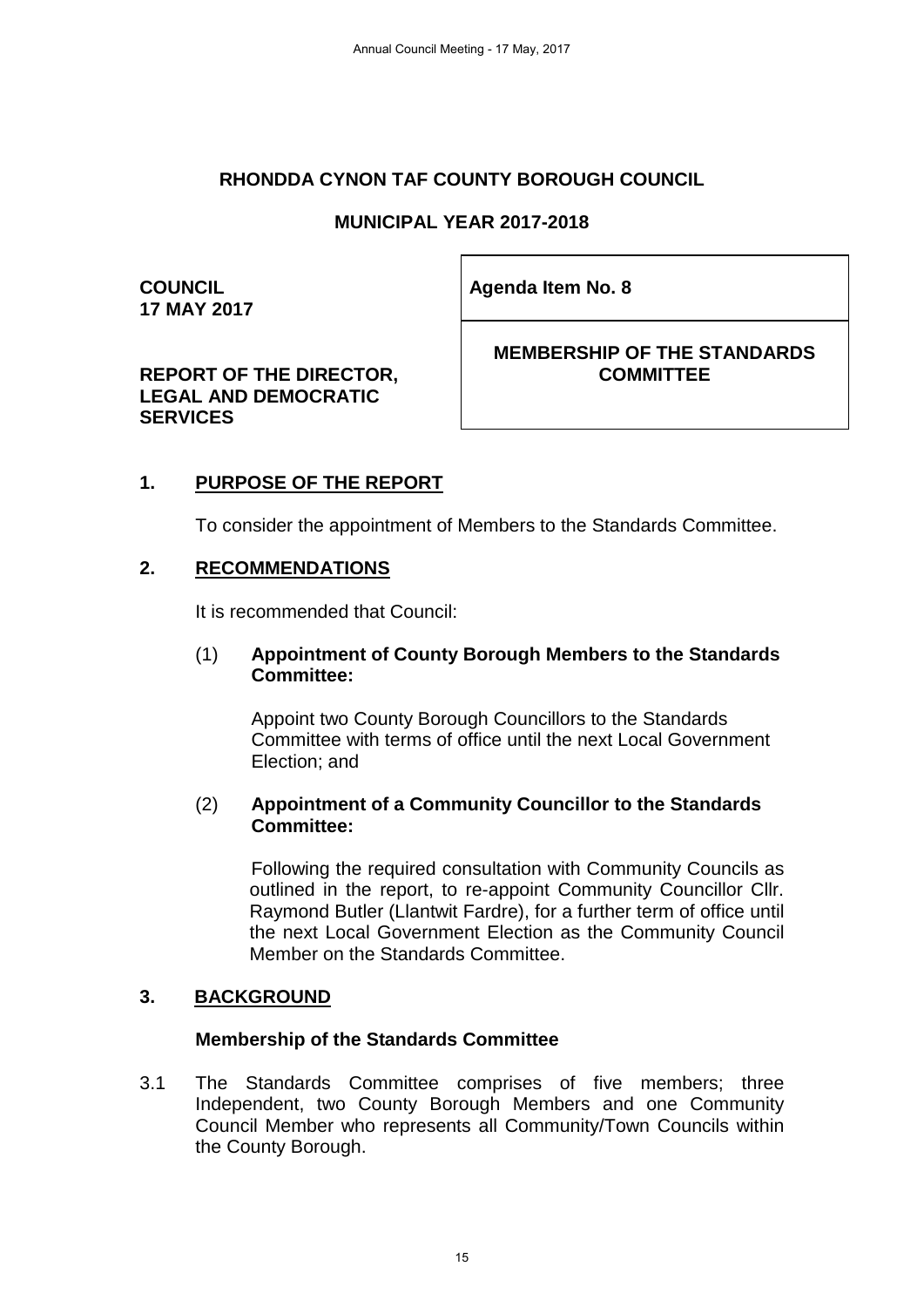### **Appointment of County Borough Councillors and a Community Councillor to the Standards Committee**

- 3.2 The membership of the Standards Committee is not politically balanced but previously the two County Borough Members have been from the majority group and the largest opposition group and it is suggested that this practice is continued.
- 3.3 In view of the experience Elected Members acquire by sitting on the Standards Committee, it is considered that two County Borough Members and one Community Council Member should be appointed until the next Local Government Elections.
- 3.4 At its AGM in 2012 Council agreed that the Council's Standards Committee, following an appointments process, appoint a Community Council Member to the Committee until the next Local Government Election.
- 3.5 Following that appointments process the Standards Committee appointed Cllr. Raymond Butler (Community Councillor – Llantwit Fardre Community Council) to the Committee.
- 3.6 Legislation permits a Community Council Member of the Standards Committee to be reappointed for one further consecutive term. Following his recent re-election to Llantwit Fardre Community Council, Cllr. R. Butler has confirmed he would be willing to be reappointed to the Committee for a further term i.e. until the next Local Government Election.
- 3.7 Before reappointing a Community Council Member however the Council must consult— (a) community councils which are situated within its area; and (b) community council associations established for and operating within that area (if any).
- 3.8 It is therefore proposed that following the required consultation with the Community Councils, Council re-appoints Community Councillor Cllr. Raymond Butler (Llantwit Fardre), for a further term of office until the next Local Government Election as the Community Council Member on the Standards Committee.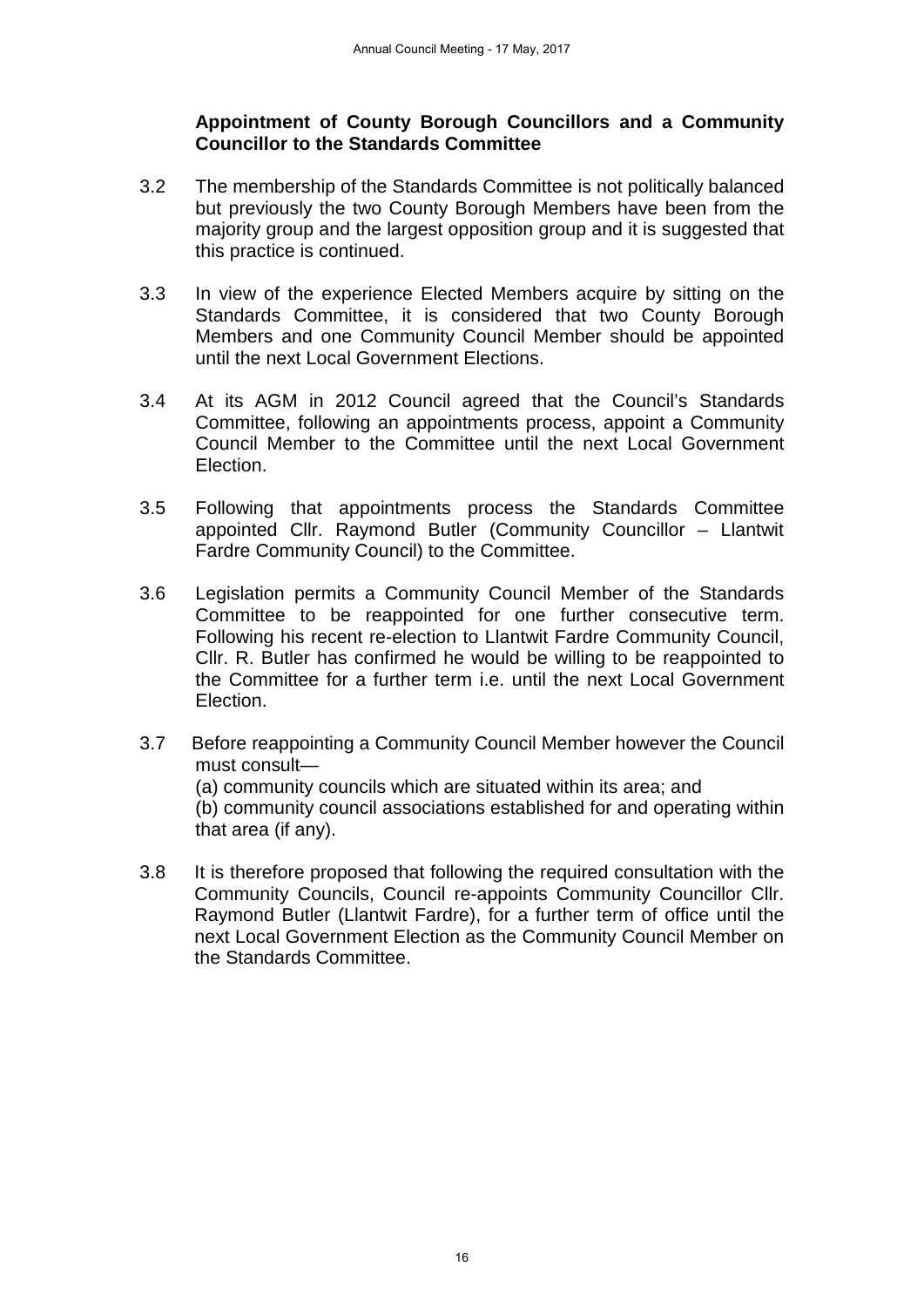# **LOCAL GOVERNMENT ACT 1972**

### **as amended by**

## **LOCAL GOVERNMENT (ACCESS TO INFORMATION) ACT 1985**

# **RHONDDA CYNON TAF COUNTY BOROUGH COUNCIL**

# **LIST OF BACKGROUND PAPERS**

# **COUNCIL**

# **17 MAY 2017**

# **REPORT OF THE DIRECTOR OF LEGAL AND DEMOCRATIC SERVICES**

### **MATTER REPORTED FOR INFORMATION**

### **REPORT OFFICER TO CONTACT**

**MEMBERSHIP OF THE STANDARDS**  Ms.K.May **COMMITTEE** Tel.No.01443-424045

Freestanding matter